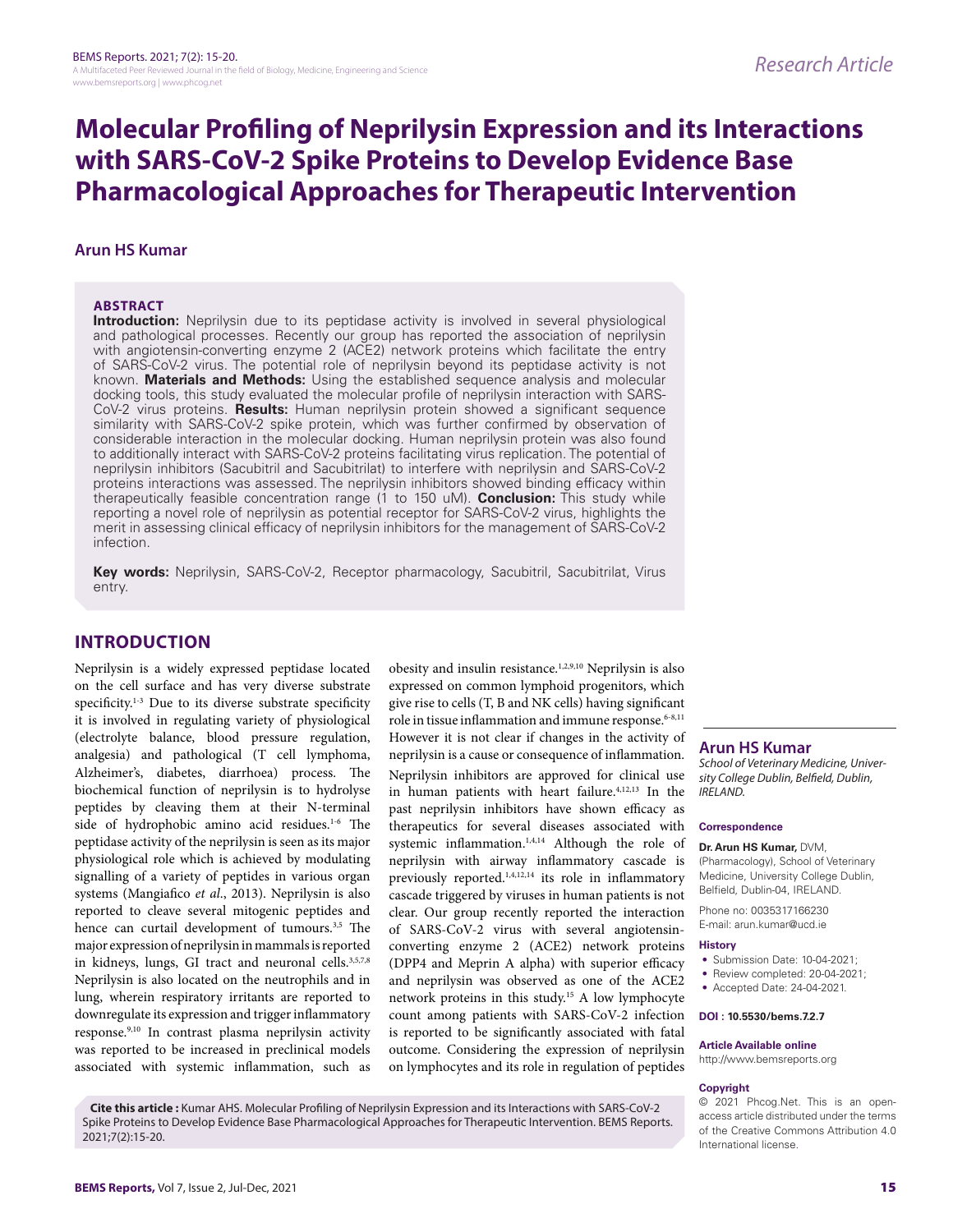interacting with ACE2, this study tested the hypothesis that SARS-CoV-2 virus can directly interact with neprilysin. Hence molecular interactions of neprilysin and its inhibitors with SARS-CoV-2 proteins were assessed to establish their potential therapeutic merit.

## **MATERIALS AND METHODS**

**Protein network and sequence analysis:** The neprilysin protein network was analysed using the STRING database (https://string-db.org/cgi/info. pl).16 The STRING database was searched using the neprilysin as protein name and *Homo sapiens* as organism. The Basic Local Alignment Search Tool (BLAST) was used to identify the regions of similarity between sequences of the neprilysin network proteins identified in the string database. Subsequent to initial alignment with all network proteins, similarities were further assessed between neprilysin, DPP4 and ACE2. To know the potential interaction of neprilysin with SARS-CoV-2 spike proteins the similarity between their sequences was compared.<sup>15-17</sup> **Neprilysin expression analysis:** Expression of neprilysin in various human tissues was analysed by comparing the gene, RNA and protein levels reported in following databases.17,18 (https://genevisible.com/ tissues/HS/Gene%20Symbol/MME, http://biogps.org/#goto=welcome, and https://www.proteinatlas.org/ENSG00000196549-MME). Tissue specific protein expression was accessed on 14<sup>th</sup> August 2020 (https:// www.proteinatlas.org/ENSG00000196549-MME/tissue).

**SARS-CoV-2 surface proteins:** The reported SARS-CoV-2 target proteins were searched in the protein data bank (https://www.rcsb. org/) and uniport database (https://www.uniprot.org/peptidesearch/) as reported previously.15,19 The following SARS-CoV-2 proteins were identified for binding analysis:

| <b>PDB/Protein ID</b> | <b>Brief Description</b>                        |
|-----------------------|-------------------------------------------------|
| 6W6Y                  | ADP ribose phosphatase of NSP3                  |
| 6LXT                  | Post fusion core of S2 subunit                  |
| 6Y2E                  | SARS-CoV-2 main protease                        |
| 7JWB                  | SARS-CoV-2 Spike ectodomain                     |
| 6ZB5                  | SARS-CoV-2 Spike protein open confirmation      |
| 6ZB4                  | SARS-CoV-2 Spike protein close confirmation     |
| 7DDN                  | SARS-CoV-2 S protein at open state              |
| 7DDD                  | SARS-CoV-2 S protein at closed state            |
| 7AD1                  | SARS-CoV-2 Spike                                |
| 7DK3                  | SARS-CoV-2 S trimer, S-open                     |
| 7A93                  | SARS-CoV-2 Spike Glycoprotein with 2 RBDs Erect |
| 7KDI                  | SARS-CoV-2 Spike furin cleaved                  |

**Protein 3D structure and molecular docking:** The 3D structure of SARS-CoV-2 targets listed above were processed for molecular docking as described previously.15,19-21 The structures of neprilysin inhibitors (Sacubitril and Sacubitrilat) were accessed from PubChem database and were processed for molecular docking as described previously using the Chimera software and AutoDock Vina (version 1.5.4)19,20,22

**Simulation of dose response curves:** Dose-response curves were modelled based on nonlinear regression analysis as reported before.<sup>19,23</sup>

**Interaction analysis using Ligplot**: The protein-protein or protein– ligand interactions was evaluated using the LigPlot software. The PDB output files from molecular docking were inputted into the LigPlot and the intermolecular interactions and their features (hydrogen bonds, hydrophobic contacts, and atom accessibilities) were assessed. Hydrogen bonds are represented by dashed lines. The amino acid residues of the

protein involved in the molecular interactions are represented by an arc with spokes emerging towards the ligand atoms in contact.<sup>24,25</sup>

## **RESULTS**

The network analysis of human neprilysin protein in the string database showed 10 proteins in its primary network (Figure 1A). The Basic Local Alignment Search Tool (BLAST) analysis of the sequence of the neprilysin network proteins, showed a very weak identify (0.082%) (Table 1, Figure 1B). We and others have reported the role of DPP4 and ACE2 proteins as cell surface receptors for entry of coronaviruses.15,26 As both DPP4 and ACE2 were observed in the neprilysin protein work, BLAST was use to assess the similarities between these three proteins. Compared to the general neprilysin network proteins, both DPP4 and ACE2 showed significantly better identity (2.205%, 112 similar positions) in their sequence (Table 1, Figure 1B). Which suggested neprilysin may be a potential receptor for coronaviruses. Hence the SARS-CoV-2 Post fusion core of S2 subunit (PDB ID: 6LXT), which is reported to be an important component of spike protein interacting with ACE2 receptor was compared to neprilysin. The sequence similarities (235 similar positions) between neprilysin and 6LXT was significantly better (9.058 Vs 2.205%) than that between neprilysin and DPP4/ACE2 (Table 1, Figure 1B).

The expression profile of receptors is essential to effectively correlate the associated pathology and as well for designing rationale therapeutic measures. Hence the relevant database were analysed to profile the gene, transcript and protein expression pattern of neprilysin in various human tissues (Figure 2). Differences between the relative expression of neprilysin RNA, gene and protein were observed across various human tissues/organs, which although not surprising was nevertheless interesting (Figure 2). Highest expression of neprilysin RNA was observed in adipocytes, whole blood, olfactory bulb and lymphoma (Figure 2A). In contrast highest expression of neprilysin gene was observed in glomerulus, jejunum and nephrons (Figure 2B). The RNA and gene expression pattern of neprilysin in human tissue differed from its protein expression pattern, although gene and protein expression pattern was similar (Figure 2B and C). Highest expression of neprilysin protein was observed in small intestines, followed by that in duodenum, colon, kidneys, and granulocytes (Figure 2C). Hence considering this expression pattern of neprilysin, it is likely that gastrointestinal, renal and immune physiology are predominantly influenced by factors interfering with neprilysin function. The symptoms of nausea, diarrhoea, generalised inflammation observed with SARS-CoV-2 infection does correlate with the expression pattern of neprilysin in human tissues. Hence to assess if SARS-CoV-2 virus proteins can interact with neprilysin, molecular docking of the selected combination of protein (Table 2) was performed. SARS-CoV-2 virus proteins (6LXT, 6Y2E, 6W6Y, 6ZB5) were observed to significantly interact with neprilysin through formation of hydrogen bonds in sufficient numbers for the interaction to be biochemically feasible (Figure 3A, Table 2). The interaction of neprilysin with 6LXT was observed at Glu646, His587, His583, Asp950 regions with 44 hydrogen

#### **Table 1: Basic Local Alignment Search Tool (BLAST) analysis for sequence similarities.**

|                                | <b>Identical</b><br>positions | <b>Similar</b><br>positions | $Identity$ (%) |
|--------------------------------|-------------------------------|-----------------------------|----------------|
| Neprilysin network<br>proteins |                               | 2                           | 0.082          |
| Neprilysin, ACE2, DPP4         | 25                            | 112                         | 2.205          |
| Neprilysin and 6LXT            | 126                           | 235                         | 9.058          |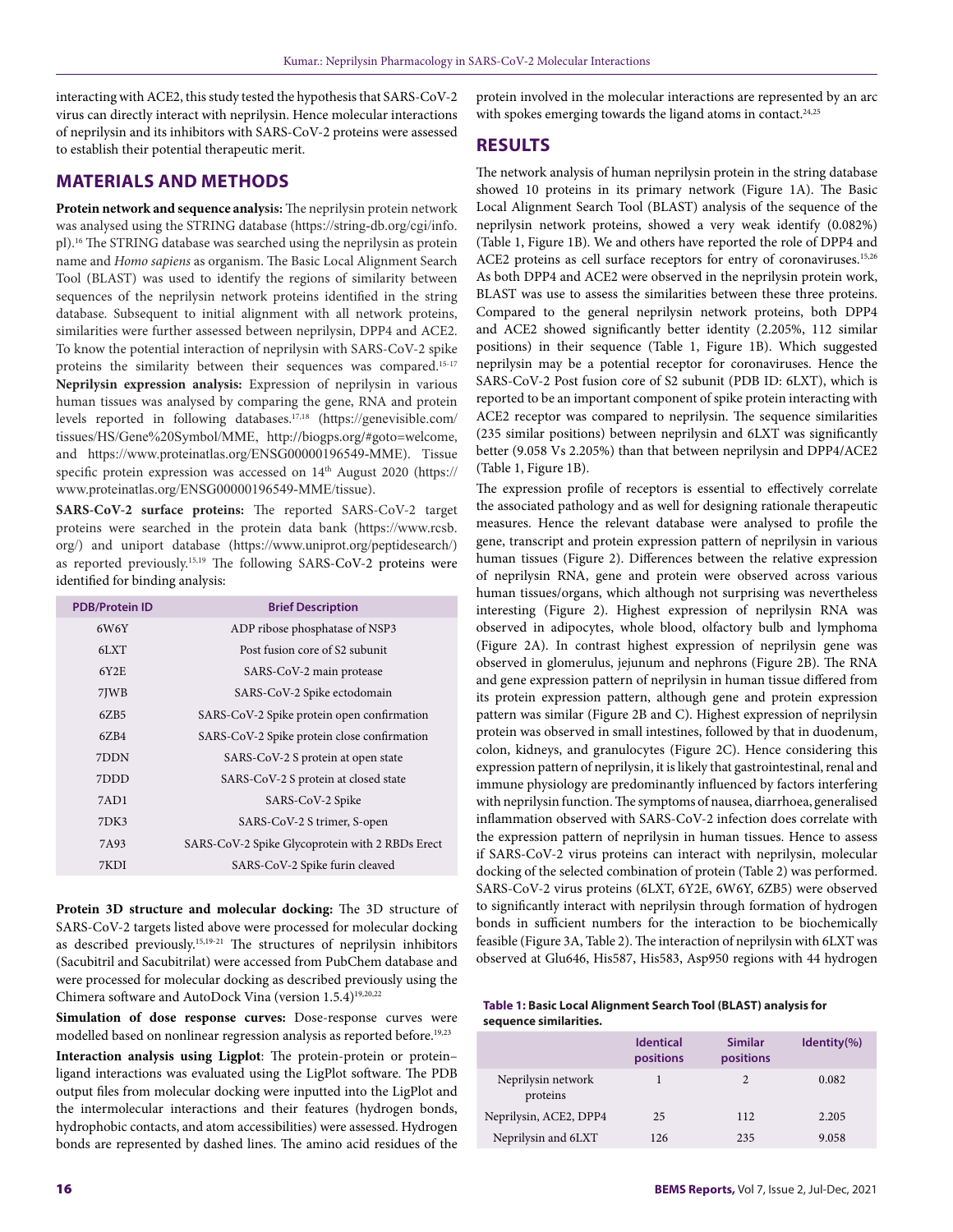bonds, suggesting the possibility of neprilysin serving as a receptor for SARS-CoV-2 spike protein (Figure 3B, Table 2). Of considerable interest was the superior interaction (more number of hydrogen bonds) of neprilysin with SARS-CoV-2 proteins (6Y2E, 6W6Y) involved in its replication (Table 2).

Sacubitril and Sacubitrilat are neprilysin inhibitors, which are approved for clinical use in humans. Hence the binding affinity of these two drugs against SARS-CoV-2 proteins was assessed. The binding affinity (Figure 4A) and the  $IC_{50}$  (Table 3) of Sacubitril and Sacubitrilat against the SARS-CoV-2 proteins (6LXT, 6Y2E and 6W6Y) were observed to be within therapeutically feasible concentration (Figure 4A, Table 3). Based on the  $IC_{50}$  values, simulated dose response curves for Sacubitril and Sacubitrilat were generated for optimal estimation of therapeutic concentration range (1 to 150 uM) (Figure 4B). Sacubitril showed superior efficacy than sacubitrilat in interacting with SARS-CoV-2 targets (Figure 4B). Sacubitril was observed to form 26 hydrogen bonds with 6LXT (selectively at Asp950, Gln949 and Gln1180) suggesting



B

Alignment with Neprilysin network proteins

| PO8473 NEP HUMAN<br>Q9BYF1 ACEZ HUMAN<br>P27487 DPP4 HUMAN<br>Q16819 MEP1X HUMAN<br>OL6820 MEPIB HUMAN<br>P42785 PCP HUMAN<br>043895 XPPZ HUMAN | 148 A-IDSRGGEPLLKLLPD--IYGWPVA----TENWEQKYGASWTAEKAIA--QLN-----S<br>167 S-WRSEVGKOLRPLYEEYVVLKNEMA----RANHYEDYGDYWRGDYEV------------<br>159 P-V----GEKLAYV--------WNNDIYVKIEPNLPSYRITWTGKEDIIYNGITDWVY-E<br>131 E-V----GDORVCO---------NIS----IGOGCA--YKAI--IEREILHALGFYREOS<br>127 S-V----GWERVCK-------GELS----IGANCD--RIAT--VOREFLRALGFWREOS<br>78 Y-WKKNGGBILFYI-------GWEGD----IIWFCNNIGFMMUVAEELK--AMLVFAERR<br>93 TGFTGSAGTAVVIM--------KK------AAVWTD--SRYWTOAEROM---DCNWELHK | 193<br>209<br>204<br>168<br>165<br>123<br>133 |
|-------------------------------------------------------------------------------------------------------------------------------------------------|---------------------------------------------------------------------------------------------------------------------------------------------------------------------------------------------------------------------------------------------------------------------------------------------------------------------------------------------------------------------------------------------------------------------------------------------------------------------------------------|-----------------------------------------------|
|                                                                                                                                                 | Alignment between ACE2, DPP4 and Neprilysin                                                                                                                                                                                                                                                                                                                                                                                                                                           |                                               |
| PO8473 NEP HUMAN                                                                                                                                | 169 ------- VATENWEOKYGA+-----------<br>OBRYFI ACEZ HUMAN 192 RANHYEDYGDYWRGDYEVNGVDGYDYSRGQLIEDVEHTFEEIKPLYEHLHAYVRAKLMNA<br>227487 DPP4 HUMAN 120 ------YVKQWRHSYTA-SYDIYDLNKRQLITEERIPNNT-----Q-----------<br>192 RANHYEDYGDYWRGDYEVNGVDGYDYSRGOLIEDVEHTFEEIKPLYEHLHAYVRAKLMNA<br>$1 + 1 + 1 + 1 = 1$                                                                                                                                                                              | 180<br>251<br>153                             |
| P08473 NEP HUMAN<br>POS473 NEP HUMAN<br>Q9BYE1 ACEZ_HUMAN<br>P27487 DPP4_HUMAN                                                                  | 154 W-VTWSPVG----HKLAYVWNNDIYVKIEPNLPSYRITWTGKEDIIYN------------                                                                                                                                                                                                                                                                                                                                                                                                                      | 203<br>293<br>196                             |
| P27487 DPP4 HUMAN                                                                                                                               | 393 DC----TFIT------- KGTWE-VIGLEALTSD-YLYYISNEYKGMPG----------GRN<br>$1 - 100$                                                                                                                                                                                                                                                                                                                                                                                                       | 449<br>590<br>430                             |
|                                                                                                                                                 | ROB478 NEP HUMAN<br>OSBYEL ACEE HUMAN MASS AS YEMNOMENTLERSUNXAMENTLERLANDERES/FVANLERPEYTARING AND THE SOURCE PREFITARING AND ES<br><u>RIVAS</u> DEPA_HUMAN 491 LAVIERNBALD-----RHLONVONSEKKLDFIILBET#FW-YQNILPREFIT---DRSKK<br>the control of the control of the<br>$-1$                                                                                                                                                                                                            | 522<br>690<br>539                             |
|                                                                                                                                                 | Alignment between Neprilysin and 6LXT                                                                                                                                                                                                                                                                                                                                                                                                                                                 |                                               |
|                                                                                                                                                 | 288 AKPEDR-NDPNLLYNRMILAQIQNNFSLEINGKPFSWLNFTNEIMSTVNI\$ITNEEDVVV<br><b>**:**:****</b><br>$-1$ $-1$ $-1$ $+1$ $+$ $-1$                                                                                                                                                                                                                                                                                                                                                                |                                               |
|                                                                                                                                                 | EXPLANATION CONTROL IN THE REPORT OF THE REPORT OF THE REPORT OF THE REPORT OF THE REPORT OF THE REPORT OF THE REPORT OF THE REPORT OF THE REPORT OF THE REPORT OF THE REPORT OF THE REPORT OF THE REPORT OF THE REPORT OF THE                                                                                                                                                                                                                                                        |                                               |
|                                                                                                                                                 | state and a second transfer and the state of the state of the state of the state of the state of the state of<br>1. 2.1. 2.1.                                                                                                                                                                                                                                                                                                                                                         |                                               |
|                                                                                                                                                 | $\mathbf{r}$<br>Published and the<br>1.7.1.                                                                                                                                                                                                                                                                                                                                                                                                                                           |                                               |
|                                                                                                                                                 | POSATS NEP HUNAN (11 SASNEKEO---------- POCHVY--OTGNESNDLAG----------GOHLNGINTLGEN<br>PODICS SPIKE_SARSS (107 RN-FYEPO1ITIDNIEVS NNCDVYIGIYNNIVYDPLOPELDSEKEELDKYFRNHISPDVD<br>$1 + 1 + 1 = 1$<br>$11 - 8$<br>$-2222 - 12 - 22$                                                                                                                                                                                                                                                       |                                               |
|                                                                                                                                                 | $1.7.74.1$ $1.71.$<br>In the study of the second con-<br>$1 + 1$<br>__                                                                                                                                                                                                                                                                                                                                                                                                                |                                               |

**Figure 1:** (A) Network protein analysis of human neprilysin protein (MME) in string database, showing 10 proteins in the primary network. The following proteins were identified: Insulin-degrading enzyme (IDE), Angiotensinconverting enzyme 2 (ACE2), Meprin A subunit beta (MEP1B), Lysosomal Pro-X carboxypeptidase (PRCP), Dipeptidyl peptidase 4 (DPP4), Angiotensinogen (AGT), Aminopeptidase N (ANPEP), T-cell surface glycoprotein (CD5), B-lymphocyte antigen (CD19), B-cell lymphoma 6 protein (BCL6). (B) The similarities in the sequence (red box) of human neprilysin and its network proteins and SARS-COV2 Post fusion core of S2 subunit (spike protein) are shown.

significant binding affinity (Figure 4C, Table 2) and its potential to block interaction of neprilysin with the SARS-CoV-2 spike protein.

## **DISCUSSION**

Several cell surface receptors are known to facilitate the entry of viruses, which can be target for therapeutic intervention.<sup>15,26</sup> This study reports an unexpected observation from network protein analysis, which resulted in identification of neprilysin as a potential receptor for the key proteins of recently reported SARS-CoV-2 virus. The molecular interaction of neprilysin was observed with SARS-CoV-2 virus post fusion core of S2 subunit (6LXT), spike protein open confirmation (6ZB5), ADP ribose phosphatase of NSP3 (6W6Y) and its main protease (6Y2E) suggesting neprilysin may facilitate both viral attachment, entry and its replication.

|  | Table 2: Molecular docking and Ligplot analysis. |  |  |  |
|--|--------------------------------------------------|--|--|--|
|--|--------------------------------------------------|--|--|--|

| Ligand     | <b>Hydrophilic interaction</b>  | <b>H-Bonds</b> |
|------------|---------------------------------|----------------|
| 6LXT       | Glu646, His587, His583, Asp950  | 44             |
| 6ZB5       | Didn't evaluate                 | 168            |
| 6Y2E       | Didn't evaluate                 | 87             |
| 6W6Y       | Didn't evaluate                 | 356            |
| Sacubitril | Asp950, Gln949, Gln1180         | 26             |
| Sacubitril | His587, His 583, Glu646, Ser517 | 7              |
|            |                                 |                |





**Figure 2:** Expression profile of neprilysin RNA (A), gene (B) and protein (C) in various human tissues/organ. The green scale bar on the top indicates the degree of expression, with higher intensity of colour indicating higher expression. The image corresponding to section B, indicates the various organs (in females and males) where neprilysin gene is expressed.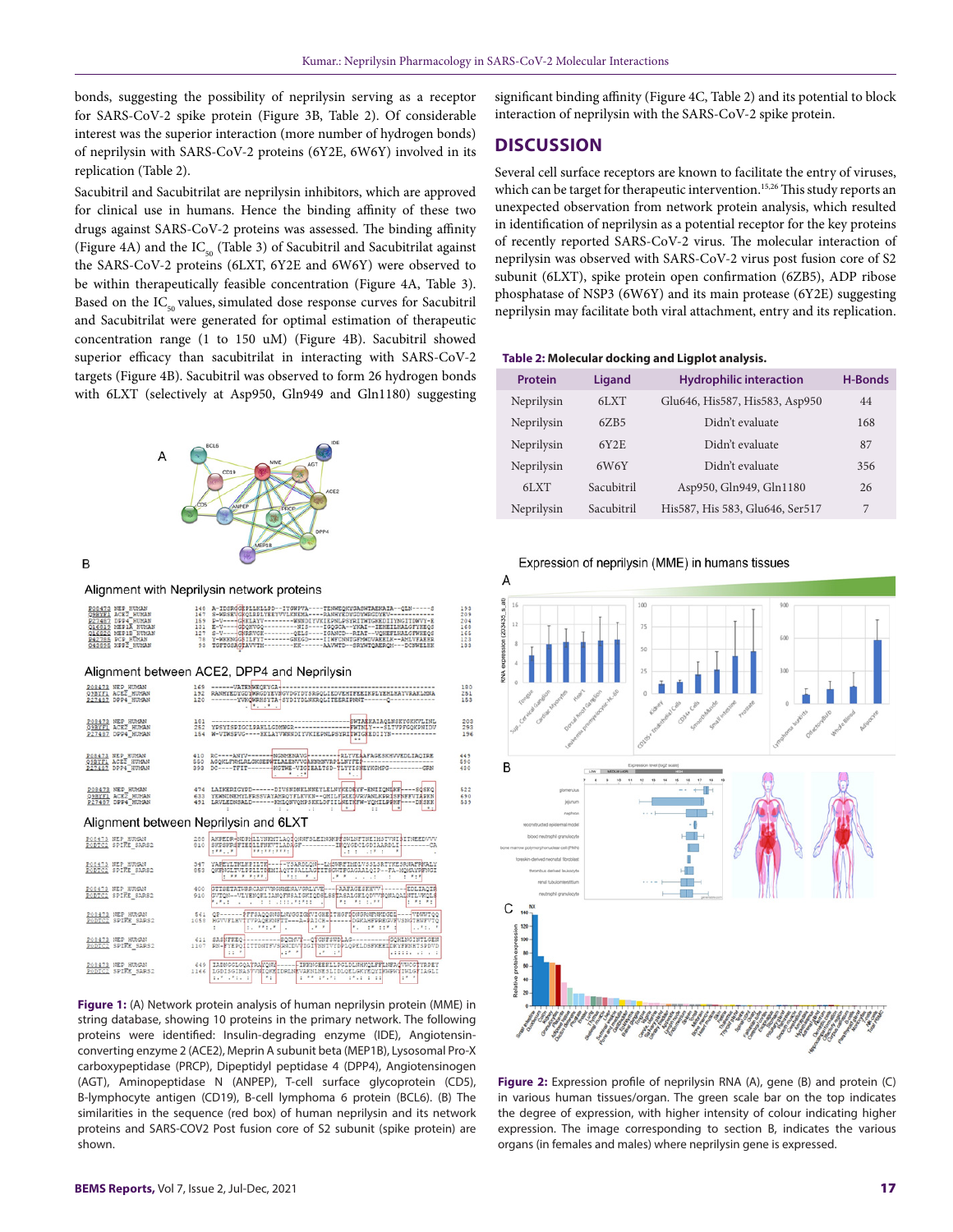This novel role of neprilysin as a receptor for viruses is not reported before.

Viruses which spread at a pandemic scale are unlikely to depend on a single receptor type for it attachment and entry into the host cell. Dependency on multiple receptor types has been shown for many strains of coronaviruses reported previously.15,26 Most of these strains of coronaviruses have caused infections in large scale, both in humans and animals despite the endemic nature of the infections.<sup>27</sup> SARS-CoV-2 is the recently reported strain of coronaviruses which has spread to a pandemic scale,<sup>15,26,27</sup> and paraphs it does utilize multiple receptor types at least in non-experimental settings for attachment and entry into the host cells. We have recently reported the role of ACE2 network proteins in facilitating SARS-CoV-2 virus attachment and entry into the host cells, with some of the network proteins (DPP4, Meprin A and XPNPEP2) showing superior molecular interactions with SARS-CoV-2 virus spike proteins compared to ACE2.15 Coincidental observation of neprilysin

# $6L$ SARS-CoV2 surface prote Host cell receptor Neprilysin 6W6Y 6Y2E  $6Y2I$ Neprilysin + 6LXT interaction sites B  $His583(A)$



**Figure 3:** (A) Molecular docking of neprilysin with SARS-COV2 proteins (6LXT, 6W6Y, 6Y2E). Representative images of each of the interaction combinations with their respective magnified view (right) are shown. (B) Ligplot assessment of the molecular interacting sites between neprilysin and 6LXT is shown.

|  |  | Table 3: Molecular docking. |  |
|--|--|-----------------------------|--|
|--|--|-----------------------------|--|

| $IC_{\epsilon_0}$ (uM) | <b>Neprilysin</b>              | 6Y2E<br>(Protease) | 6LXT            | 6W6Y                               |
|------------------------|--------------------------------|--------------------|-----------------|------------------------------------|
| Sacubitril             | $9.33 \pm 0.56$                | $34.03 \pm 0.34$   | $0.91 \pm 0.01$ | $9.22 \pm 0.08$                    |
|                        | Sacubitrilat $157.69 \pm 5.41$ | $91.98 \pm 3.71$   |                 | $45.19 \pm 0.76$ $133.17 \pm 7.47$ |



**Figure 4:** Molecular docking analysis of neprilysin inhibitors (Sacubitril and Sacubitrilat) with neprilysin and SARS-COV2 proteins (6LXT, 6W6Y, 6Y2E). (A) Binding affinity of neprilysin inhibitors with their targets is represented as bar graph. The data is presented as mean±SD of top nine interacting sites. (B) The simulated dose response curves of the neprilysin inhibitors with their targets is shown. The data is presented as mean±SD of three sigma deviations from the mean IC<sub>50</sub> value. (C) Ligplot assessment of the molecular interacting sites between Sacubitril and 6LXT is shown.

Α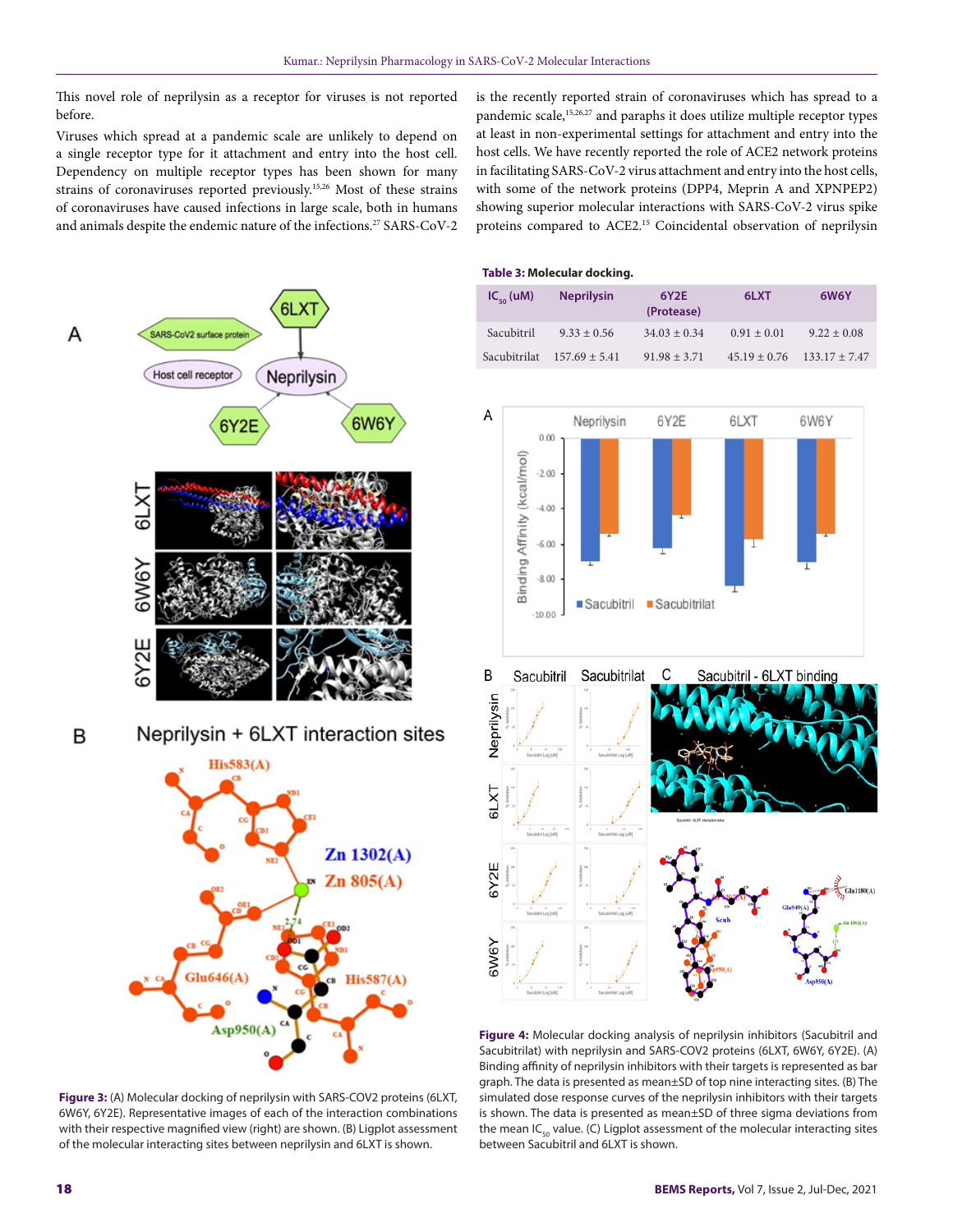association with the ACE2 network protein and its sequence similarities with the SARS-CoV-2 spike protein observed in this study suggest the possibility of neprilysin being a receptor for coronaviruses similar to DPP4 and ACE2.<sup>15,27</sup> Additionally superior molecular interaction of neprilysin with SARS-CoV-2 proteins (6W6Y, 6Y2E) regulating its replication was also observed. Although neprilysin is predominantly expressed on cell membrane, a few studies have reported its subcellular localisation,<sup>3,28</sup> suggesting the potential role of neprilysin beyond its peptidase activity against natriuretic peptides. Facilitating attachment, entry and replication of virus in the host cell may be one alternative role of neprilysin, which merits further investigation.Loss of smell and taste is reported to an early symptom of SARS-CoV-2 infection. While the exact mechanisms responsible for loss of this physiology is not known,<sup>29</sup> it is interesting to note that higher expression of neprilysin is observed in olfactory bulb. In contrast expression of neprilysin was least in the tongue. The differential loss of smell and taste sensation in SARS-CoV-2 infection are perhaps mediated by different pathways, with a potential role of neprilysin in regulating the sense of smell. The predominant expression of neprilysin in GI tract, kidneys and granulocytes, does correlate with the symptoms of nausea, diarrhoea, thrombosis and systemic inflammation observed in patients with SARS-CoV-2 infection.29Respiratory irritants and pathogens (parainfluenza virus and rat coronavirus) are reported to interact with neprilysin on neutrophils and in lung epithelium to trigger inflammatory responses.<sup>2,9,10</sup> These prior studies are in concurrence with this study reporting the potential of neprilysin as a receptor for SARS-CoV-2 virus. Besides these a soluble circulating form of neprilysin is also reported in several body fluids,<sup>30</sup> which together with high expression of neprilysin in whole blood may substantiate the systemic nature of inflammation observed in SARS COV2 infection. Neprilysin expression was also highest in the adipose tissue, which paraphs support the incidence of higher mortality rate in obese patients with SARS-CoV-2 infection.3,8,11 With fibrinogen as its substrate, neprilysin can regulate fibrin formation by thrombin.<sup>31</sup> Hence factors inhibiting neprilysin can enhance fibrinogen levels and lead to intravascular coagulation. The molecular interactions observed in this study does indicate the potential of SARS-CoV-2 spike proteins to interact and inhibit neprilysin activity, weather this is the potential mechanism of disseminated intravascular coagulation observed in SARS-CoV-2 infections remains to be validated. Several studies have associated neprilysin activity with negative remodelling of pulmonary and vascular structures, including increased microvascular permeability.<sup>6,8,10,32,33</sup> The correlation of these features with symptoms observed in SARS-CoV-2 infections together with the molecular interactions between SARS-CoV-2 proteins and neprilysin reported in this study does support the notion for neprilysin being a potential receptor for interaction with SARS-CoV-2 virus. Further the higher catalytic activity of neprilysin then ACE2<sup>12,13</sup> may be more favourable for the enveloped virus to enter host cells.

Neprilysin inhibitors (Sacubitril and Sacubitrilat) are currently approved for clinical use and have shown efficacy in the treatment of acute diarrhoea and heart failure.<sup>12,13</sup> The binding efficacy of both sacubitril and sacubitrilat against SARS-CoV-2 proteins (6LXT, 6W6Y and 6Y2E) were within therapeutically feasible range, indicating their potential in not only preventing virus attachment and entry into host cell but also the potential to prevent virus replication. This ability of neprilysin inhibitors to target full cycle of virus entry and replication can lead to synergistic outcomes and improved efficacy. Further the synergistic efficacy of neprilysin inhibitors could be a consequence of targeting both neprilysin as well as SARS-CoV-2 proteins independently. This dual targeting of both host cell and virus proteins in addition to curtailing the pathogenesis of the virus can also be helpful to harness the collateral benefits from neprilysin inhibition. Recent studies have supported the benefits from

neprilysin inhibition by reducing the pro-inflammatory cytokines and neutrophil count in patients with SARS-CoV-2 infections.4,12,13 Sacubitril in combination with valsartan was reported to increase NO bioavailability and reduce high sensitivity C-reactive protein, which can be additionally beneficial by improving microvascular function and reducing systemic inflammation.

In conclusion the findings from this study provides evidence for the potential novel role of neprilysin as a receptor for SARS-CoV-2 virus, which can be effectively targeted by currently approved neprilysin inhibitors.

## **ACKNOWLEDGEMENT**

Research support from University College Dublin-Seed funding/ Output Based Research Support Scheme (R19862, 2019), Royal Society-UK (IES\R2\181067, 2018) and Stemcology (STGY2708, 2020) is acknowledged.

## **CONFLICT OF INTEREST**

The author declares that there is no conflict of interest.

### **REFERENCES**

- 1. Esser N, Zraika S. Neprilysin inhibition: A new therapeutic option for type 2 diabetes?. Diabetologia. 2019;62(7):1113-22.
- 2. Karoor V, Oka M, Walchak SJ, *et al.* Neprilysin regulates pulmonary artery smooth muscle cell phenotype through a platelet-derived growth factor receptor-dependent mechanism. Hypertension. 2013;61(4):921-30.
- 3. Nalivaeva NN, Zhuravin IA, Turner AJ. Neprilysin expression and functions in development, ageing and disease. Mech Ageing Dev. 2020;192:111363.
- 4. Acanfora D, Ciccone MM, Scicchitano P, *et al.* Neprilysin inhibitor-angiotensin II receptor blocker combination (sacubitril/valsartan): Rationale for adoption in SARS-CoV-2 patients. Eur Heart J Cardiovasc Pharmacother. 2020;6(3):135-6.
- 5. Mangiafico S, Costello-Boerrigter LC, Andersen IA, *et al*. Neutral endopeptidase inhibition and the natriuretic peptide system: An evolving strategy in cardiovascular therapeutics. Eur Heart J. 2013;34(12):886-93c.
- 6. Rice GI, Thomas DA, Grant PJ, *et al*. Evaluation of angiotensin-converting enzyme (ACE), its homologue ACE2 and neprilysin in angiotensin peptide metabolism. Biochem J. 2004;383(Pt 1):45-51.
- 7. Pavo N, Gugerell A, Goliasch G, *et al*. Increased granulocyte membrane neprilysin (CD10) expression is associated with better prognosis in heart failure. Eur J Heart Fail. 2019;21(4):537-9.
- 8. Shipp MA, Stefano GB, Switzer SN, *et al*. CD10 (CALLA)/neutral endopeptidase 24.11 modulates inflammatory peptide-induced changes in neutrophil morphology, migration, and adhesion proteins and is itself regulated by neutrophil activation. Blood. 1991;78(7):1834-41.
- 9. Borson DB, Brokaw JJ, Sekizawa K, *et al.* Neutral endopeptidase and neurogenic inflammation in rats with respiratory infections. J Appl Physiol. 1989;66(6):2653-8.
- 10. Dempsey EC, Wick MJ, Karoor V, *et al.* Neprilysin null mice develop exaggerated pulmonary vascular remodeling in response to chronic hypoxia. Am J Pathol. 2009;174(3):782-96.
- 11. Song S, Zhang M, Yi Z, *et al*. The role of PDGF-B/TGF-beta1/neprilysin network in regulating endothelial-to-mesenchymal transition in pulmonary artery remodeling. Cell Signal. 2016;28(10):1489-501.
- 12. Tabaa EMM, Tabaa EMM. New putative insights into neprilysin (NEP)-dependent pharmacotherapeutic role of roflumilast in treating COVID-19. Eur J Pharmacol. 2020;889:173615.
- 13. Srivastava PK, Fonarow GC. In-Hospital Initiation of Angiotensin Receptor-Neprilysin Inhibitors-The Time Is Now. JAMA Cardiol. 2019;4(3):195-6.
- 14. Liczek M, Panek I, Damianski P, *et al.* Neprilysin inhibitors as a new approach in the treatment of right heart failure in the course of chronic obstructive pulmonary disease. Adv Respir Med. 2018;86(5):257-9.
- 15. Goothy SSK, Kumar AHS. Network Proteins of Angiotensin-converting Enzyme 2 but Not Angiotensin-converting Enzyme 2 itself are Host Cell Receptors for SARS-Coronavirus-2 Attachment. BEMS Reports. 2020;6(1):1-5.
- 16. Sharma A, Menche J, Huang CC, *et al*. A disease module in the interactome explains disease heterogeneity, drug response and captures novel pathways and genes in asthma. Hum Mol Genet. 2015;24(11):3005-20.
- 17. Hruz T, Laule O, Szabo G, *et al.* Genevestigator v3: A reference expression database for the meta-analysis of transcriptomes. Adv Bioinformatics. 2008;420747.
- 18. Uhlen M, Fagerberg L, Hallstrom BM, *et al.* Proteomics: Tissue-based map of the human proteome. Science. 2015;347(6220):1260419.